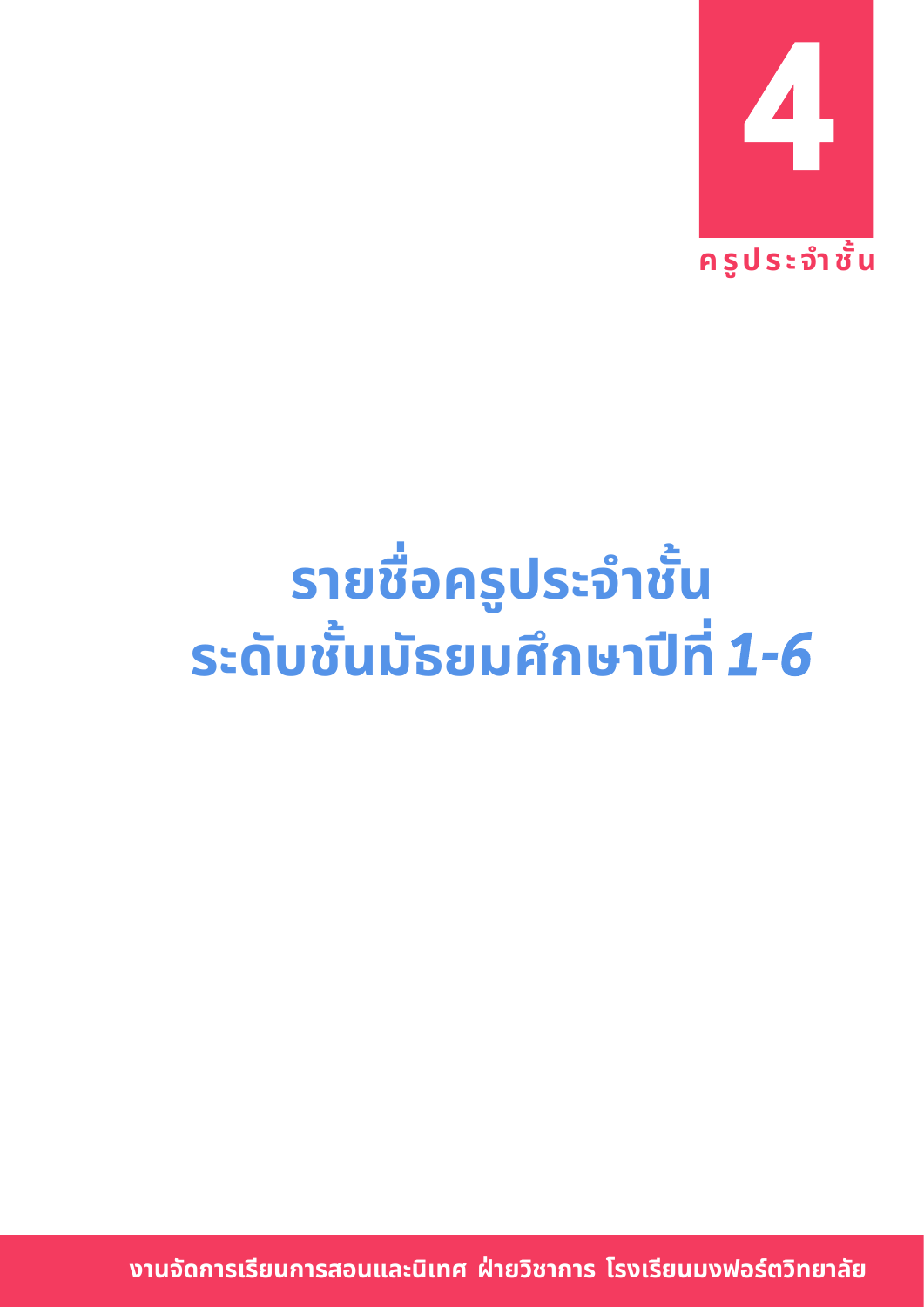| ลำดับ          | ท้อง                     | ครู            | ชื่อ - สกุล        |                   | วิชาที่สอน / งานที่ปฏิบัติ              |
|----------------|--------------------------|----------------|--------------------|-------------------|-----------------------------------------|
| 1              | หัวหน้าระดับชั้น ม.1     |                | มาสเตอร์ศรัณยวิทย์ | พวงสุวรรณ         | ภาษาจีน                                 |
| $\overline{2}$ | ม. $1/1$<br>$\mathbf{1}$ |                | ม.สุวรรณ           | อินทรชิต          | ภาษาไทย                                 |
| 3              |                          | $\overline{2}$ | ม.ยุทธนา           | พงษ์เขียว         | คณิตศาสตร์                              |
| $\overline{4}$ |                          | 3              | ม.นันทจักร์        | มีชัย             | งานการเงิน บัญชี และงบประมาณ            |
| 5              | ม. $1/2$                 | 1              | ครูปริศนา          | อินทรชิต          | คณิตศาสตร์เพิ่มเติม                     |
| 6              |                          | $\overline{2}$ | ม.กมล              | กาบสุวรรณ         | ทัศนศิลป์                               |
| $\overline{7}$ |                          | $\mathfrak{Z}$ | ครูจิตทิวา         | หมื่นแสน          | ธุรการฝ่ายวิชาการ                       |
| 8              |                          | 4              | Ms. Gwen           | Denise Sutherland | Supplementary English                   |
| 9              | 31.1/3                   | $\mathbf{1}$   | ครูรุ่งอรุณ        | คงแก้ว            | ภาษาอังกฤษ                              |
| 10             |                          | $\overline{2}$ | ครูพรสุดา          | หอมอ่อน           | การออกแบบและวิทยาการคำนวณ               |
| 11             |                          | 3              | ม.ธราดร            | จันทร์แสง         | งานเทคโนโลยีและนวัตกรรมดิจิทัล          |
| 12             |                          | $\overline{4}$ | Ms. Sunshine       | Javier            | Supplementary English                   |
| 13             | 31.1/4                   | 1              | ครูฤดีมาศ          | พลยา              | วิทยาศาสตร์                             |
| 14             |                          | $\overline{2}$ | ม.ฐิติวัชร์        | อัครบริรักษ์      | พลศึกษา                                 |
| 15             |                          | 3              | ครูเจริญศรี        | ศรีจันทร์ดร       | หัวหน้างานห้องสมุด                      |
| 16             | ม. $1/5$                 | $\mathbf{1}$   | ม.ชลธวัช           | มหายศนันท์        | วิทยาศาสตร์เพิ่มเติม                    |
| 17             |                          | $\overline{2}$ | ครูสิริกัญญา       | วงศ์คำ            | การออกแบบและวิทยาการคำนวณ               |
| 18             |                          | 3              | ม.ญาณิน            | ศิริไพศาลประเสริฐ | งานทรัพยากรมนุษย์                       |
| 19             | 31.1/6                   | $\mathbf{1}$   | ครูสุภาวดี         | คำดวงฤทธิ์        | ภาษาไทย                                 |
| 20             |                          | 2              | ม.ชนะ              | เปรมกลาง          | งานจัดการเรียนการสอนและนิเทศ            |
| 21             | ม. $1/7$                 | $\mathbf{1}$   | ม.พัสกร            | วงษ์โท            | สังคมศึกษา                              |
| 22             |                          | $\overline{2}$ | ครูยุพนันท์        | พรหมมา            | ดนตรีไทย                                |
| 23             |                          | 3              | ม.อภิชาติ          | ใจอินผล           | งานเทคโนโลยีและนวัตกรรมดิจิทัล          |
| 24             | ม. $1/8$                 | $\mathbf{1}$   | ม.นเรนทร์ฤทธิ์     | ต๊ะต้องใจ         | ประวัติศาสตร์                           |
| 25             |                          | $\mathbf{2}$   | ครูสมิตานัน        | ตันดี             | นาฏศิลป์                                |
| 26             |                          | $\mathfrak z$  | ครูวรพิชชา         | ยาวงค์            | ธุรการฝ่ายธุรการ-การเงิน                |
| 27             | 31.1/9<br>$\mathbf 1$    |                | ครูสุพิญช์ญา       | อินนันต์          | การงานอาชีพฯ                            |
| 28             |                          | $\sqrt{2}$     | ม.ชนะชัย           | ภมรชัยสกุล        | สุขศึกษา                                |
| 29             |                          | $\mathfrak{Z}$ | ม.ลิขิต            | ชูวงศ์            | งานยานพาหนะรักษาความปลอดภัยและ<br>จราจร |

## **ÙøĎðøąÝĞćßĆĚîøąéĆïßĆĚîöĆí÷öýċÖþćðŘìĊęǰ1 ðŘÖćøýċÖþćǰ2565**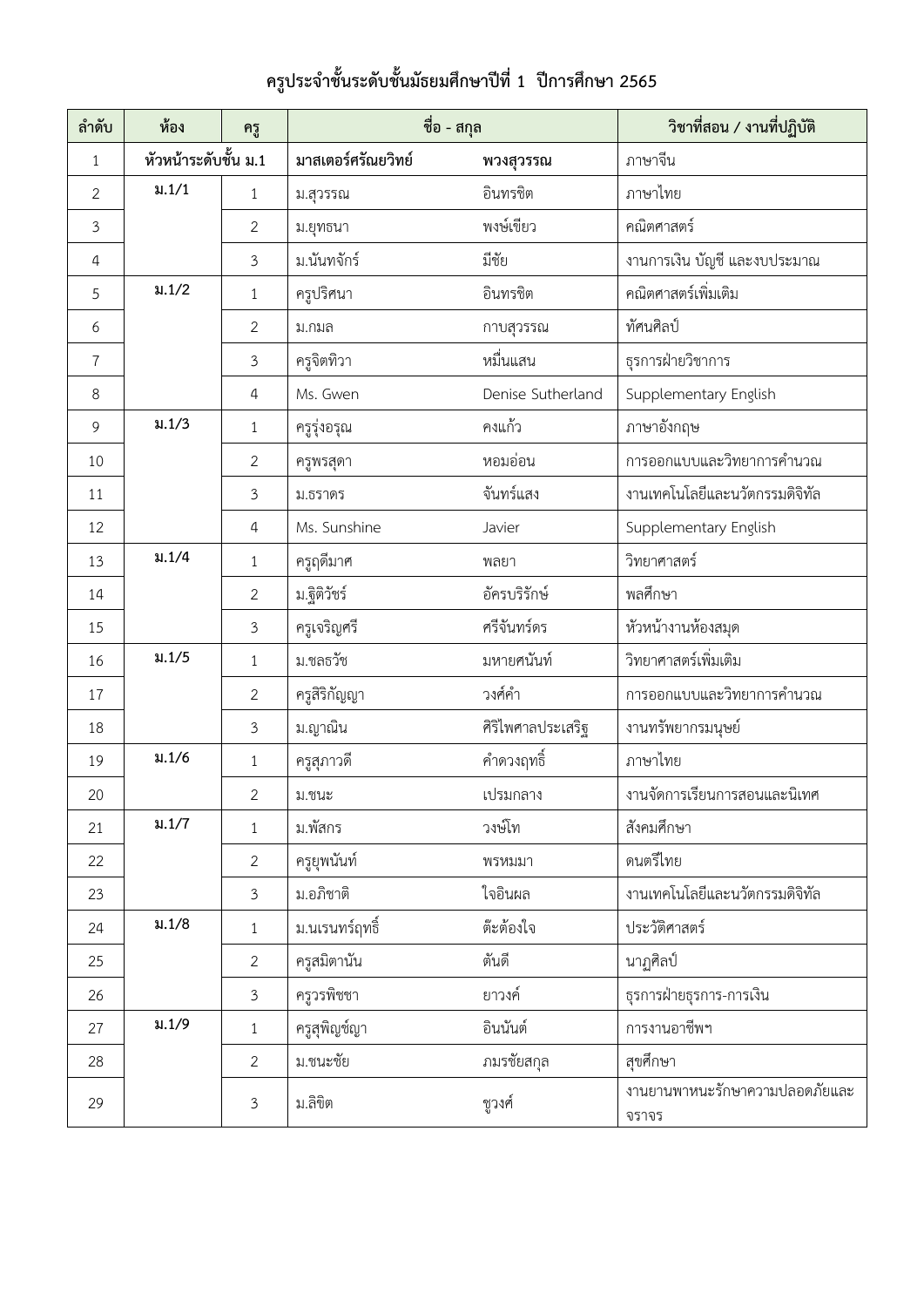| ้ ครูประจำชั้นระดับชั้นมัธยมศึกษาปีที่ 2  ปีการศึกษา 2565 |  |
|-----------------------------------------------------------|--|
|-----------------------------------------------------------|--|

| ลำดับ          | ท้อง                 | ครู            | ชื่อ - สกุล     |               | วิชาที่สอน / งานที่ปฏิบัติ                       |
|----------------|----------------------|----------------|-----------------|---------------|--------------------------------------------------|
| $\mathbf{1}$   | หัวหน้าระดับชั้น ม.2 |                | ครูชัชฎาพร      | มาลารัตน์     | งานแนะแนวและวิเทศสัมพันธ์                        |
| 2              | ม. $2/1$             | 1              | ครูจัสมิน       | วรรณา         | ภาษาอังกฤษ                                       |
| $\mathfrak{Z}$ |                      | $\overline{2}$ | ครูหทัยทิพย์    | จำแนกรถ       | คณิตศาสตร์                                       |
| $\overline{4}$ |                      | 3              | Mr.Bryan        | Golocino      | ภาษาอังกฤษ                                       |
| 5              | ม. $2/2$             | $\mathbf{1}$   | มาสเตอร์เมธี    | สงวนทรัพย์    | คณิตศาสตร์เพิ่มเติม                              |
| 6              |                      | $\overline{2}$ | ครูธันย์ณภัทร   | วรภัฏ         | วิทยาศาสตร์                                      |
| $\overline{7}$ |                      | 3              | ครูลำจวน        | รัตนบุรี      | งานห้องสมุด                                      |
| 8              | 31.2/3               | $\mathbf{1}$   | ครูมนต์รักษ์    | โชคพิพัฒน์พร  | วิทยาศาสตร์เพิ่มเติม                             |
| 9              |                      | $\overline{2}$ | มาสเตอร์สมชาย   | นิพาพันธ์     | งานพัฒนาบุคลิกภาพสู่ความสำเร็จและสภา<br>นักเรียน |
| 10             |                      | 3              | Mr.Roman        | Gogoberishvii | ภาษาอังกฤษ                                       |
| 11             | 31.2/4               | 1              | ครูวารุณี       | ธิจิตตัง      | โรโบติกส์และสะเต็มศึกษา                          |
| 12             |                      | $\overline{2}$ | ครูสิรินาฎ      | จอมสวรรค์     | ภาษาไทย                                          |
| 13             |                      | 3              | ครูมยุรี        | ทำทอง         | ธุรการฝ่ายสำนักผู้อำนวยการ                       |
| 14             | 31.2/5               | $\mathbf{1}$   | ครูวราภรณ์      | สืบสุยะ       | วิทยาศาสตร์                                      |
| 15             |                      | $\overline{2}$ | มาสเตอร์วินัย   | ถิ่นจอม       | พลศึกษา                                          |
| 16             |                      | 3              | มาสเตอร์ณัฐพล   | ปารมีธง       | งานทะเบียนนักเรียนและวัดผล                       |
| 17             | 31.2/6               | $\mathbf{1}$   | ครูพรพิมล       | ก้อนแก้ว      | สุขศึกษา                                         |
| 18             |                      | 2              | มาสเตอร์ปิยะ    | ไชยอ้าย       | โครงงานวิทยาศาสตร์                               |
| 19             |                      | 3              | มาสเตอร์สุพจน์  | เทียมยศ       | งานเทคโนโลยีและนวัตกรรมดิจิทัล                   |
| 20             | ม. $2/7$             | $\mathbf{1}$   | ครูอาสยา        | พรหมศร        | สังคมศึกษา ศาสนา และวัฒนธรรม                     |
| 21             |                      | $\overline{2}$ | ครูเครือวัลย์   | รัตนมงคล      | พลศึกษา                                          |
| 22             |                      | 3              | ครูเยาวลักษณ์   | เลิศฐิติกุล   | งานห้องสมุด                                      |
| 23             |                      | 4              | Ms.Claudilene   | Melendrez     | สังคมศึกษา ศาสนา และวัฒนธรรม                     |
| 24             | ม. $2/8$             | $\mathbf{1}$   | ครูณัฐชยา       | พอพิน         | ภาษาไทย                                          |
| 25             |                      | $\overline{2}$ | มาสเตอร์ปริญญา  | นฤประชา       | โรโบติกส์และสะเต็มศึกษา                          |
| 26             |                      | $\mathfrak{Z}$ | ครูใหม่         |               | ภาษาอังกฤษ                                       |
| 27             | ม. $2/9$             | $\mathbf{1}$   | มาสเตอร์ขวัญชัย | แจ้ใจ         | คณิตศาสตร์                                       |
| 28             |                      | $\overline{2}$ | ครูดาราภรณ์     | เกิดนพคุณ     | ภาษาจีน                                          |
| 29             |                      | $\mathfrak{Z}$ | ครูนงนภัส       | สมณะ          | ธุรการฝ่ายกิจการนักเรียน                         |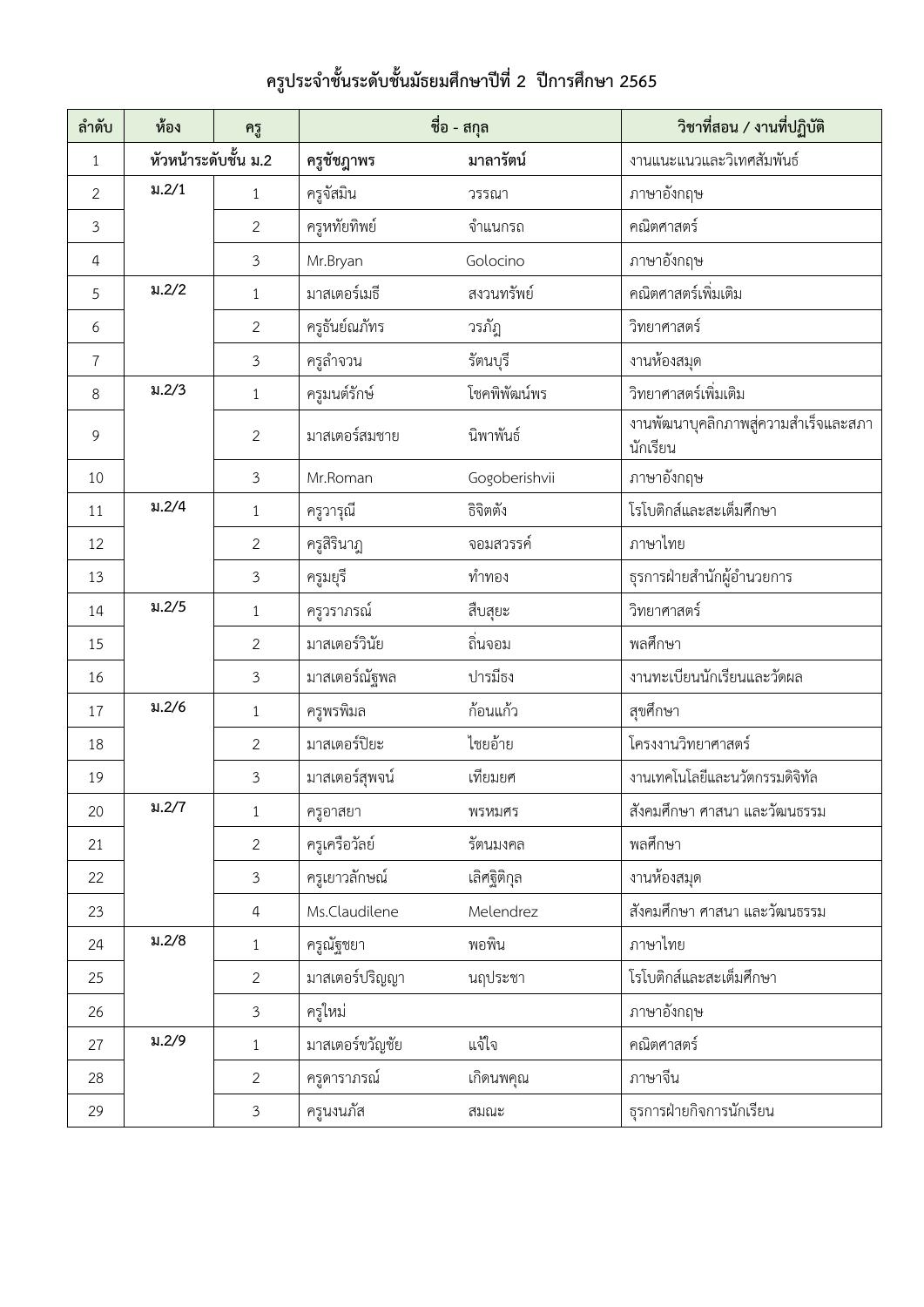| ลำดับ          | ท้อง                 | ครู            | ชื่อ - สกุล        |                | วิชาที่สอน / งานที่ปฏิบัติ                        |
|----------------|----------------------|----------------|--------------------|----------------|---------------------------------------------------|
| $\mathbf{1}$   | หัวหน้าระดับชั้น ม.3 |                | มาสเตอร์นัฐวุฒิ    | ศรีวิเชียร     | การออกแบบและวิทยาการคำนวณ                         |
| 2              | 3.3/1                | $\mathbf{1}$   | ครูวิลาวรรณ        | อินสุวรรณ      | คณิตศาสตร์                                        |
| 3              |                      | $\overline{2}$ | มาสเตอร์ธนกร       | จู่มดี         | วิทยาศาสตร์เพิ่มเติม                              |
| $\overline{4}$ |                      | $\mathfrak{Z}$ | ครูพวงไพร          | สายสกล         | งานพยาบาล                                         |
| 5              | 3.3/2                | $\mathbf{1}$   | ครูณุภาวรรณ        | จันทร์พรหม     | การออกแบบและวิทยาการคำนวณ                         |
| 6              |                      | $\overline{2}$ | มาสเตอร์มงคลศักดิ์ | ใหม่จันทร์แดง  | การงานอาชีพ                                       |
| $\overline{7}$ |                      | 3              | ครูศศิธร           | ตันดุ          | หัวหน้างานการเงิน บัญชีและงบประมาณ                |
| 8              | 3.3/3                | $\mathbf{1}$   | ครูจินตนา          | เปี่ยมชัยวัฒน์ | ภาษาต่างประเทศ (ภาษาอังกฤษ)                       |
| 9              |                      | $\overline{2}$ | ครูเจนจิรา         | ดวงแก้ว        | วิทยาศาสตร์/เคมี                                  |
| 10             |                      | 3              | Mr.Alvin           | Roxas Narciso  | ภาษาต่างประเทศ (ภาษาอังกฤษเพิ่มเติม)              |
| 11             |                      | $\sqrt{4}$     | มาสเตอร์สุรชัย     | แสนทอน         | งานเทคโนโลยีและนวัตกรรมดิจิทัล                    |
| 12             | 3.3/4                | $\mathbf{1}$   | ครูพัชรี           | กังวาลไกล      | ภาษาจีน                                           |
| 13             |                      | $\overline{2}$ | มาสเตอร์ผไท        | ชัยนำ          | พลศึกษา                                           |
| 14             | 3.3/5                | $\mathbf{1}$   | ครูอภิษฎา          | โพธิกลาง       | คณิตศาสตร์เพิ่มเติม                               |
| 15             |                      | $\overline{2}$ | ครูสุชัญญา         | รัตนสุนทรมณี   | วิทยาศาสตร์                                       |
| 16             |                      | 3              | มาสเตอร์พชร        | ชัยสงคราม      | หัวหน้างานลูกเสือ                                 |
| 17             | 3.3/6                | $\mathbf{1}$   | ครูวรัทยา          | หมั่นมั่ง      | ภาษาไทย                                           |
| 18             |                      | $\overline{2}$ | มาสเตอร์อำนวย      | นนท์ศรี        | สังคมศึกษา (ประวัติศาสตร์)                        |
| 19             |                      | $\mathfrak{Z}$ | ครูปาณัฐริล        | วินเทอร์       | งานทะเบียนนักเรียนและวัดผล                        |
| 20             | ม. $3/7$             | $\mathbf{1}$   | ครูวิไลวรรณ        | ศรีอุตทา       | ศิลปะ (ดนตรีไทย)                                  |
| 21             |                      | $\overline{2}$ | ครูทิพานันท์       | แสงศรีจันทร์   | สุขศึกษา / งานวิเทศสัมพันธ์                       |
| 22             |                      | $\mathfrak{Z}$ | มาสเตอร์อานนท์     | อินนันท์       | งานอาคารสถานที่และสิ่งแวดล้อม                     |
| 23             | 3.3/8                | $\mathbf{1}$   | มาสเตอร์อัสนี      | นกน้อย         | ศิลปะ (ดนตรีสากล)                                 |
| 24             |                      | $\overline{2}$ | ครูธารินทร์        | สุขเกษม        | สังคมศึกษา ศาสนา และวัฒนธรรม                      |
| 25             |                      | $\mathfrak{Z}$ | มาสเตอร์ธีระพงษ์   | มณีวรรณ        | งานเทคโนโลยีและนวัตกรรมดิจิทัล                    |
| 26             | 3.3/9                | $\mathbf{1}$   | ครูกนิษฐรินทร์     | พลศักดิ์       | งานแนะแนวและวิเทศสัมพันธ์                         |
| 27             |                      | $\mathbf{2}$   | ครูพรนับพรรณ       | ปันตี          | งานพัฒนาบุคลิกภาพแห่งความสำเร็จและ<br>สภานักเรียน |
| 28             |                      | $\mathfrak{Z}$ | ครูศศิน            | ดาวดี          | งานอภิบาล                                         |

## **ÙøĎðøąÝĞćßĆĚîøąéĆïßĆĚîöĆí÷öýċÖþćðŘìĊęǰ3 ðŘÖćøýċÖþćǰ2565**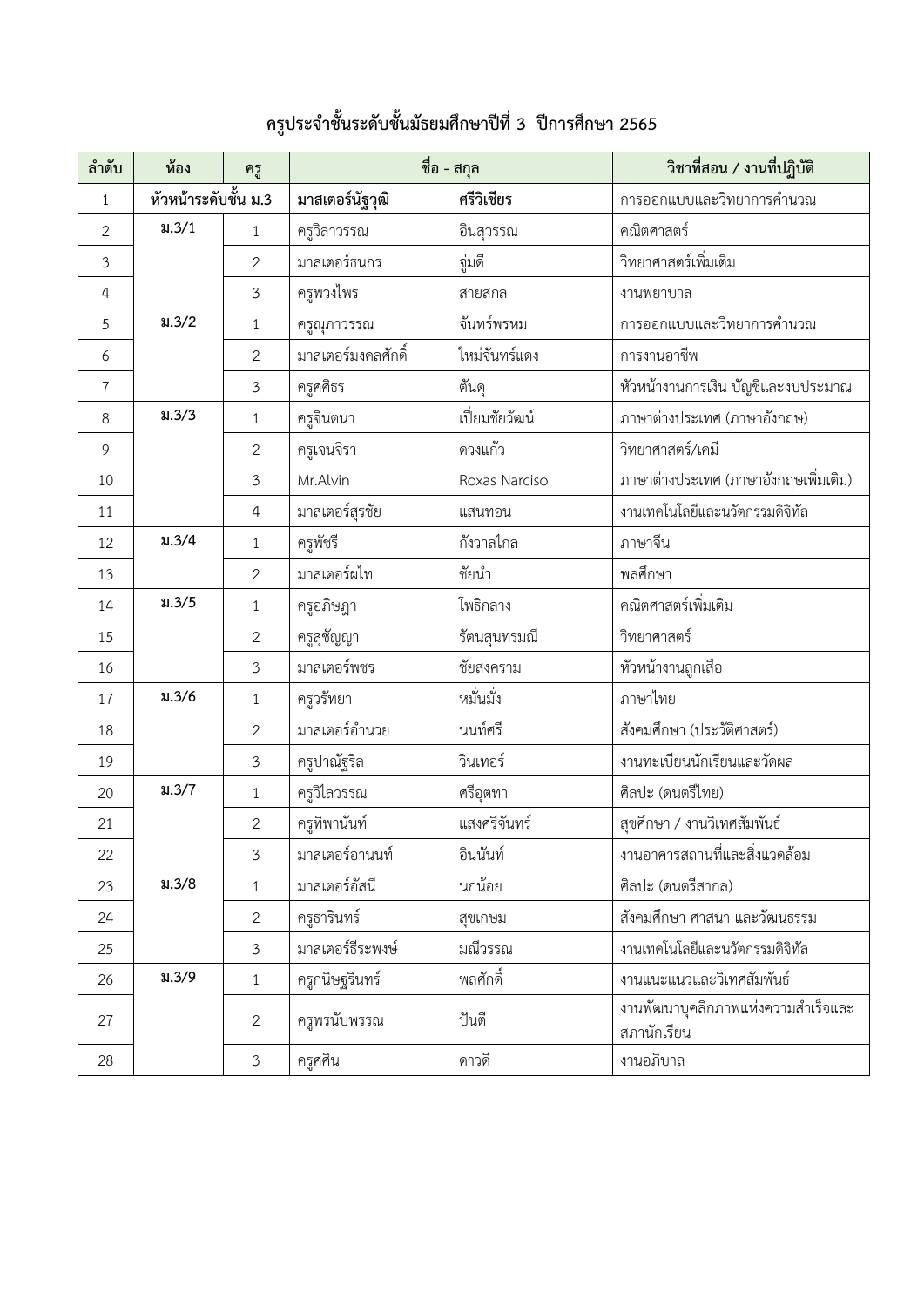## **ÙøĎðøąÝĞćßĆĚîøąéĆïßĆĚîöĆí÷öýċÖþćðŘìĊęǰ4 ðŘÖćøýċÖþćǰ2565**

| ลำดับ        | ท้อง                 | ครู            | ชื่อ - สกุล          |                 | วิชาที่สอน / งานที่ปฏิบัติ         |
|--------------|----------------------|----------------|----------------------|-----------------|------------------------------------|
| $\mathbf{1}$ | หัวหน้าระดับชั้น ม.4 |                | มาสเตอร์ปรัชญา       | ลาวิชัย         | คณิตศาสตร์                         |
| 2            | ม. $4/1$             | 1              | ครูชฎาพร             | สมนาม           | ภาษาไทย                            |
| 3            |                      | $\overline{2}$ | ครูมานิตา            | อินนวน          | ภาษาอังกฤษ                         |
| 4            |                      | $\mathfrak{Z}$ | Ms.Sunshine          | Balut Jarier    | ภาษาอังกฤษเพิ่มเติม                |
| 5            |                      | 4              | มาสเตอร์นิรันดร์พงค์ | ลากตา           | งานส่งเสริมพฤติกรรมนักเรียน        |
| 6            | ม. $4/2$             | $\mathbf{1}$   | ครูจันทร์จิรา        | ชัยอินทรีอาจ    | เคมี                               |
| 7            |                      | $\overline{2}$ | มาสเตอร์พิชิตชัย     | สุภาจีน         | ฟิสิกส์                            |
| 8            | 31.4/3               | $\mathbf{1}$   | มาสเตอร์ปริญญากร     | กุศล            | คณิตศาสตร์พื้นฐาน                  |
| 9            |                      | $\overline{2}$ | มาสเตอร์เดชา         | นั่นเปรย        | โรโบติกส์และสะเต็มศึกษา            |
| 10           |                      | $\mathfrak{Z}$ | ครูกมลวรรณ           | ทะนัน           | ธุรการฝ่ายบริหารทั่วไป             |
| 11           | 31.4/4               | $\mathbf{1}$   | ครูพรสวรรค์          | แก้ววงศ์        | คณิตศาสตร์เพิ่มเติม                |
| 12           |                      | $\overline{2}$ | ครูอัจฉรีย์          | บุญเรื่อง       | สุขศึกษา                           |
| 13           |                      | $\mathfrak{Z}$ | ครูเดือนเพ็ญ         | ตากันทะ         | งานอาคารสถานที่และสิ่งแวดล้อม      |
| 14           | 31.4/5               | $\mathbf{1}$   | ครูนงลักษณ์          | แอมบอส          | ชีววิทยา                           |
| 15           |                      | $\overline{2}$ | มาสเตอร์ณัฐพงศ์      | หอมอ่อน         | โรโบติกส์และสะเต็มศึกษา            |
| 16           |                      | $\mathfrak{Z}$ | ครูพิมพ์ลภัสร        | จันทร์ต๊ะ       | งานทะเบียนนักเรียนและวัดผล         |
| 17           | 31.4/6               | $\mathbf{1}$   | ครูเพ็ญสุภางค์       | สัมปุญญานนท์    | วิทยาศาสตร์ชีวภาพ                  |
| 18           |                      | $\overline{2}$ | มาสเตอร์นิวัติ       | อรุณวิไล        | การงานอาชีพ                        |
| 19           |                      | $\mathfrak{Z}$ | มาสเตอร์เสถียร       | ช่างเงิน        | หัวหน้างานยานพาหนะฯ/งานสระว่ายน้ำฯ |
| 20           | ม. $4/7$             | $\mathbf{1}$   | มาสเตอร์ประยูร       | ทาปัน           | สังคมศึกษา ศาสนา และวัฒนธรรม       |
| 21           |                      | $\overline{2}$ | ครูสมฤทัย            | ชัยพิมาน        | งานแนะแนวและวิเทศสัมพันธ์          |
| 22           |                      | 3              | ครูชนกกร             | ไชยวงค์คำ       | งานประชาสัมพันธ์และสัมพันธ์ชุมชน   |
| 23           | 31.4/8               | $\mathbf{1}$   | มาสเตอร์ภูมิ         | แพทย์คดี        | พลศึกษา                            |
| 24           |                      | $\overline{2}$ | ครูศิริพร            | สุรินทร์ศิริรัฐ | นาฏศิลป์                           |
| 25           |                      | $\mathfrak{Z}$ | ครูกฤติมา            | ทิพวัง          | งานสารบรรณ                         |
| 26           | ม. $4/9$             | $\mathbf{1}$   | ครูศิริขวัญ          | แก้วแย้ม        | ภาษาญี่ปุ่นฟัง – พูด               |
| 27           |                      | $\mathbf{2}$   | มาสเตอร์ทรงกลด       | สุโพธิ์         | ภาษาฝรั่งเศส                       |
| 28           |                      | $\mathfrak{Z}$ | ครูสุทธิฉันท์        | ศุภไพบูลย์กิจ   | งานทรัพยากรมนุษย์                  |
| 29           |                      | 4              | Ms. Marisol          | Estolano Fumar  | สังคมศึกษา ศาสนา และวัฒนธรรม       |
| 30           | ม. $4/10$            | 1              | มาสเตอร์ณัฐวัฒน์     | ชนะศึก          | ดนตรี                              |
| 31           |                      | $\overline{2}$ | มาสเตอร์ณัฐธัญ       | อยู่สบาย        | วิทยาศาสตร์สากล                    |
| 32           |                      | $\mathfrak{Z}$ | ครูอรวรรณ            | กิจชาลารัตน์    | ภาษาจีน                            |
| 33           |                      | $\sqrt{4}$     | ครูสุภาวดี           | ณ นคร           | งานการเงิน บัญชี และงบประมาณ       |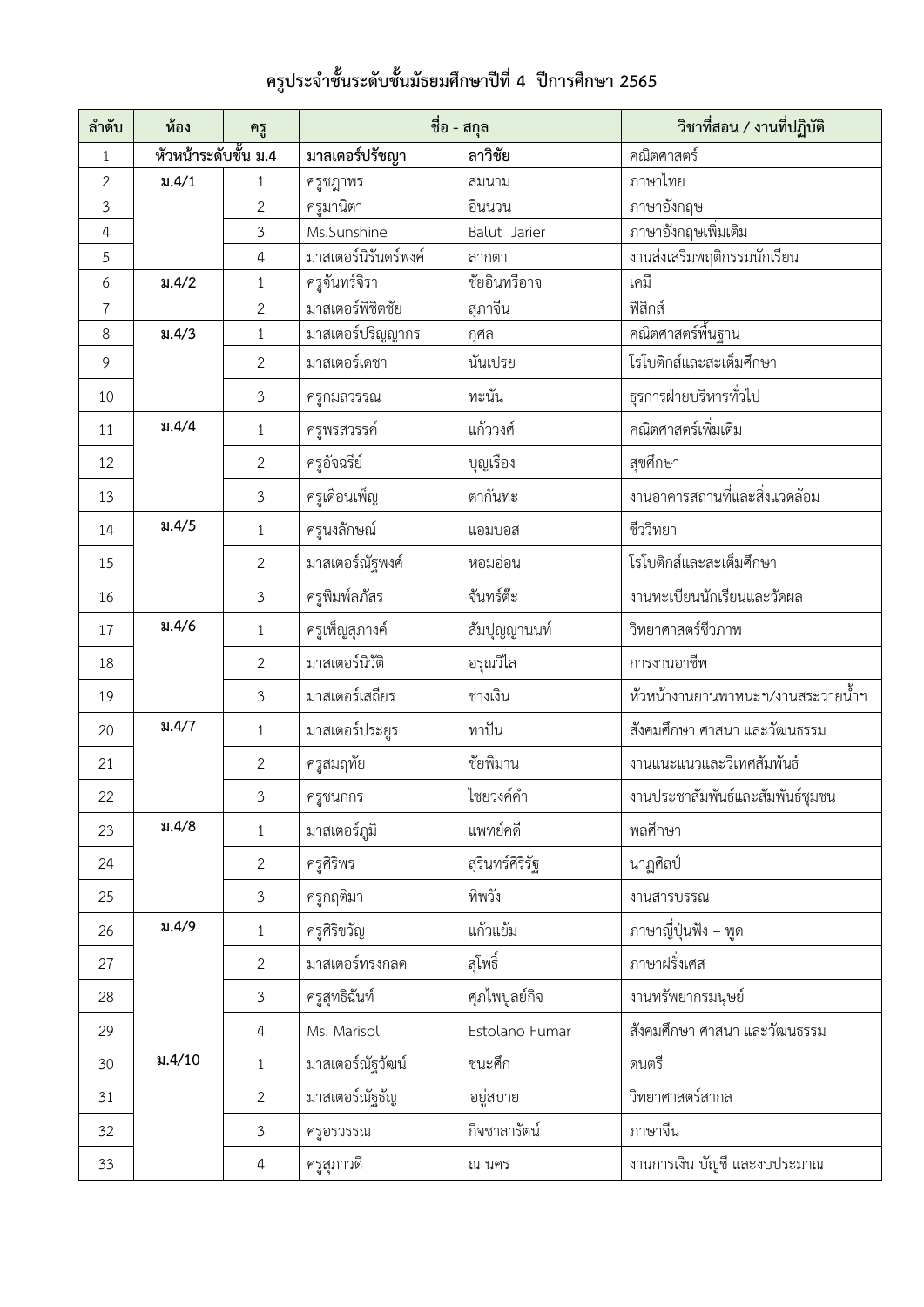| ลำดับ          | ท้อง                 | ครู            | ชื่อ - สกุล        |                 | วิชาที่สอน / งานที่ปฏิบัติ            |
|----------------|----------------------|----------------|--------------------|-----------------|---------------------------------------|
| $\mathbf{1}$   | หัวหน้าระดับชั้น ม.5 |                | ครูรัชนี           | ชำนาญรบ         | การงานอาชีพ                           |
| 2              | 31.5/1               | 1              | ครูธนพร            | โตธนะรุ่งโรจน์  | ภาษาอังกฤษ                            |
| 3              |                      | $\overline{2}$ | ครูชนันทร          | ดาวเลิศ         | ภาษาไทย                               |
| $\overline{4}$ |                      | $\mathfrak{Z}$ | มาสเตอร์รังสรรค์   | พรพัฒนา         | งานเทคโนโลยีและนวัตกรรมดิจิทัล        |
| 5              | ม.5/2                | 1              | ครูนิตยา           | บุญตัน          | เคมี                                  |
| 6              |                      | $\overline{2}$ | มาสเตอร์ฉัตรชัย    | งานมูลเขียว     | ฟิสิกส์                               |
| 7              |                      | 3              | ครูสมรัก           | ปริยะวาที       | หัวหน้างานจัดการเรียนการสอนและนิเทศ   |
| $\,8\,$        | 31.5/3               | 1              | ครูฐิติกานต์       | อนุสุเรนทร์     | คอมพิวเตอร์                           |
| 9              |                      | $\overline{2}$ | มาสเตอร์กุลธร      | เกษรสุวรรณ์     | คณิตศาสตร์                            |
| 10             |                      | 3              | มาสเตอร์พีรพงษ์    | บัวเหลือง       | หัวหน้างานทะเบียนนักเรียนและวัดผล     |
| 11             | 31.5/4               | $\mathbf{1}$   | ครูภาณุมาศ         | ทองย้อย         | ดนตรีสากล                             |
| 12             |                      | $\overline{2}$ | ครูธมน             | วสุวัต          | งานแนะแนวและวิเทศสัมพันธ์             |
| 13             |                      | 3              | ครูสุพรรณี         | สายนำทาน        | งานนศท. ชมรมและบำเพ็ญประโยชน์         |
| 14             |                      | 4              | Ms. Gyem           | Om              | Supplementary English                 |
| 15             | ม.5/5                | 1              | ครูพิจิตรวรรณ      | นันต๊ะภาพ       | ชีววิทยา                              |
| 16             |                      | $\overline{2}$ | มาสเตอร์ชาญยุทธ    | รัตนมงคล        | พลศึกษา /งานกีฬา                      |
| 17             |                      | $\mathfrak{Z}$ | ครูเกษรินทร์       | วงค์ษา          | งานการเงิน บัญชี และงบประมาณ          |
| 18             | 31.5/6               | $\mathbf{1}$   | ครูมณีรัตน์        | วิโรจน์สกุล     | คณิตศาสตร์                            |
| 19             |                      | $\mathbf{2}$   | มาสเตอร์สมยุทธ     | โยธาใหญ่        | โลกดาราศาสตร์/ปฏิบัติการวิทยาศาสตร์   |
| 20             |                      | 3              | ครูดวงมณี          | คำป่าแลว        | หัวหน้างานโภชนาการ                    |
| 21             | ม.5/7                | 1              | ครูนรรนมนต์        | พรรณนินธนนท์    | ประวัติศาสตร์                         |
| 22             |                      | $\overline{2}$ | ครูธมณวรรณ         | สมปาน           | ภาษาไทย                               |
| 23             |                      | 3              | มาสเตอร์ธัชธาริน   | หมวกทอง         | นศท. ชมรม และบำเพ็ญประโยชน์           |
| 24             | 31.5/8               | 1              | ครูแสงสิริอรณ์     | พุทธรัตน์ฉายแสง | สังคมศึกษา                            |
| 25             |                      | $\mathbf{2}$   | มาสเตอร์ยุทธศักดิ์ | สินธุพงศ์       | คอมพิวเตอร์                           |
| 26             |                      | 3              | ครูพรรณวิไล        | สุริยะโจง       | งานนโยบายและแผน/เลขานุการผู้อำนวยการ  |
| 27             | 31.5/9               | 1              | ครูณัชฎาภา         | นิมิตรดี        | คณิตศาสตร์/คณิตศาสตร์เพิ่มเติม        |
| 28             |                      | $\overline{2}$ | ครูณภัทร           | บัณฑิตคุณานนท์  | วิทยาศาสตร์กายภาพ                     |
| 29             |                      | 3              | ครูภูริชา          | จันทร์ดี        | หัวหน้างาน นศท. ชมรมและบำเพ็ญประโยชน์ |
| 30             |                      | 4              | Ms.Sharmin         | Shaikh          | ภาษาอังกฤษเพิ่มเติม                   |
| 31             | 3.5/10               | 1              | ครูขวัญชนก         | ชาลีวรรณ        | ภาษาจีน                               |
| 32             |                      | $\mathbf{2}$   | มาสเตอร์พสิษฐ์     | โภคินวัฒนดิษฐ์  | ดนตรีสากล                             |
| 33             |                      | 3              | ครูธีริศรา         | คำสิทธิ์        | งานวิจัยและสารสนเทศ                   |

**ÙøĎðøąÝĞćßĆĚîøąéĆïßĆĚîöĆí÷öýċÖþćðŘìĊęǰ5 ðŘÖćøýċÖþćǰ2565**